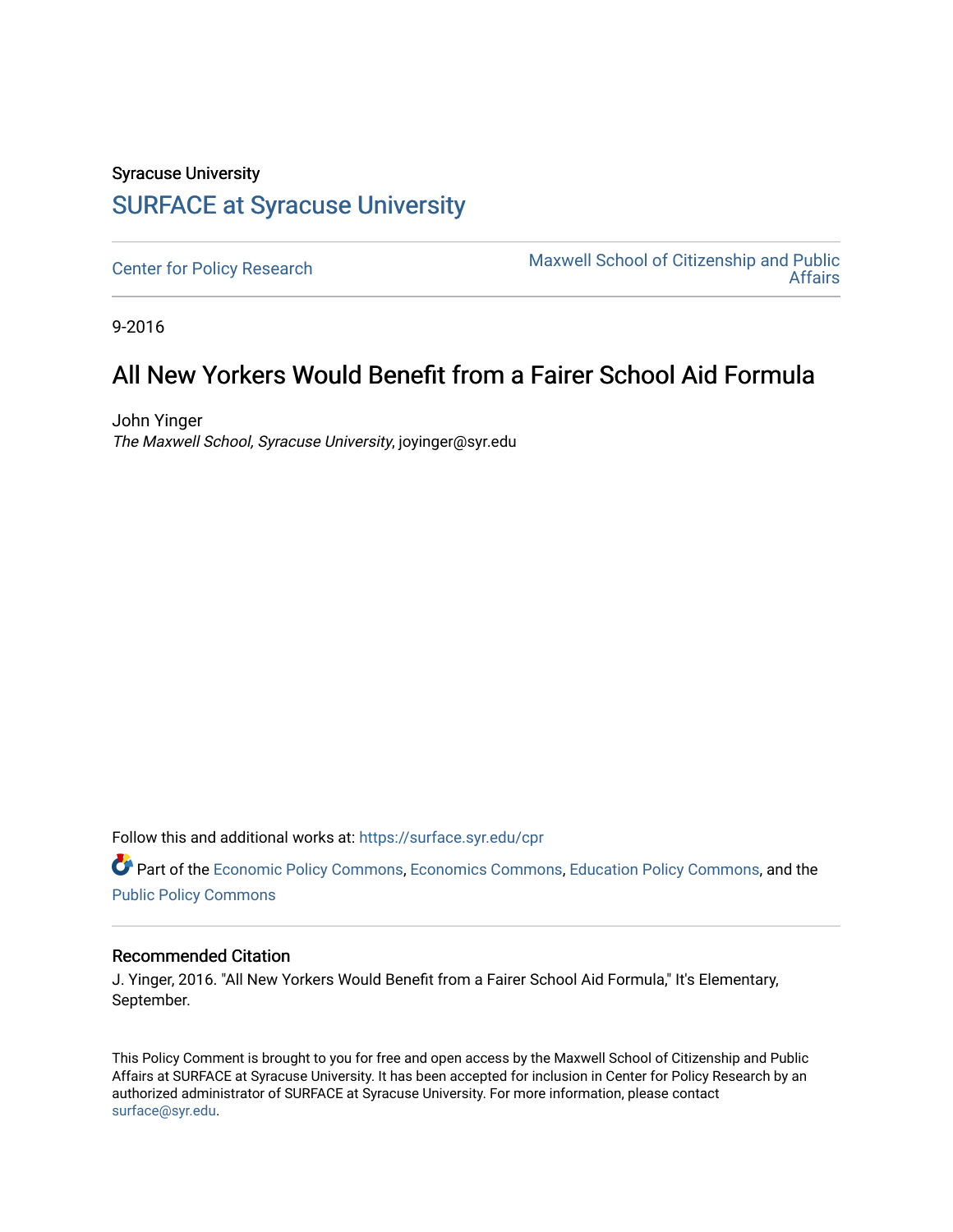

A Monthly Column by EFAP Director John Yinger September 2016

## **All New Yorkers Would Benefit from a Fairer School Aid Formula**

Elected officials in New York do not seem to understand that all New Yorkers lose by the state's failure to improve educational outcomes in low-income school districts.

To show why this is true, consider first the important study, authored by C. Kirabo Jackson, Rucker C. Johnson, Claudia Persico, which assembles a national data set following individuals from childhood to adulthood, complete with information about their families and the schools they attended.<sup>1</sup> The key identification strategy in this study is to estimate how adult outcomes change when a child attends a school in which school-finance reform, a type of external shock, led to increased spending. The study is thorough and thoughtful and it is published in a high-quality journal.

The results are striking. The study's (statistically significant)

 $\overline{a}$ 

estimate for children from low-income families indicates that increasing per pupil spending by 10% in all school-age years reduces the annual incidence of poverty in adulthood by 6.1 percentage points (p. 203).

Imagine that. A 10 percent permanent increase in spending (in real terms) would reduce the adult poverty rate for children from poor families by about 6 percentage points.

The paper also finds that the adult income gains for students who experience from this type of education finance reform are roughly three times as large (in present value terms) as the added expenditures on education. This looks like a pretty good investment.

So why should taxpayers around the state care about this? The answer is that increased income for the grown-up children from poor families saves state taxpayers a lot of money,

The most obvious savings for taxpayers is a reduction in spending on social safety-net programs. According to a recent report, New York spends about \$6.7 billion per year on federally mandated programs for health insurance for low-income families (Medicaid/CHIP) and income support for

 $1$  C. Kirabo Jackson, Rucker C. Johnson, Claudia Persico, "The Effects of School Spending on Educational and Economic Outcomes: Evidence from School Finance Reforms," *Quarterly Journal of Economics* 131 (1) (February 2016), pp. 157-218. The working-paper version of this study was discussed in my August 2014 column.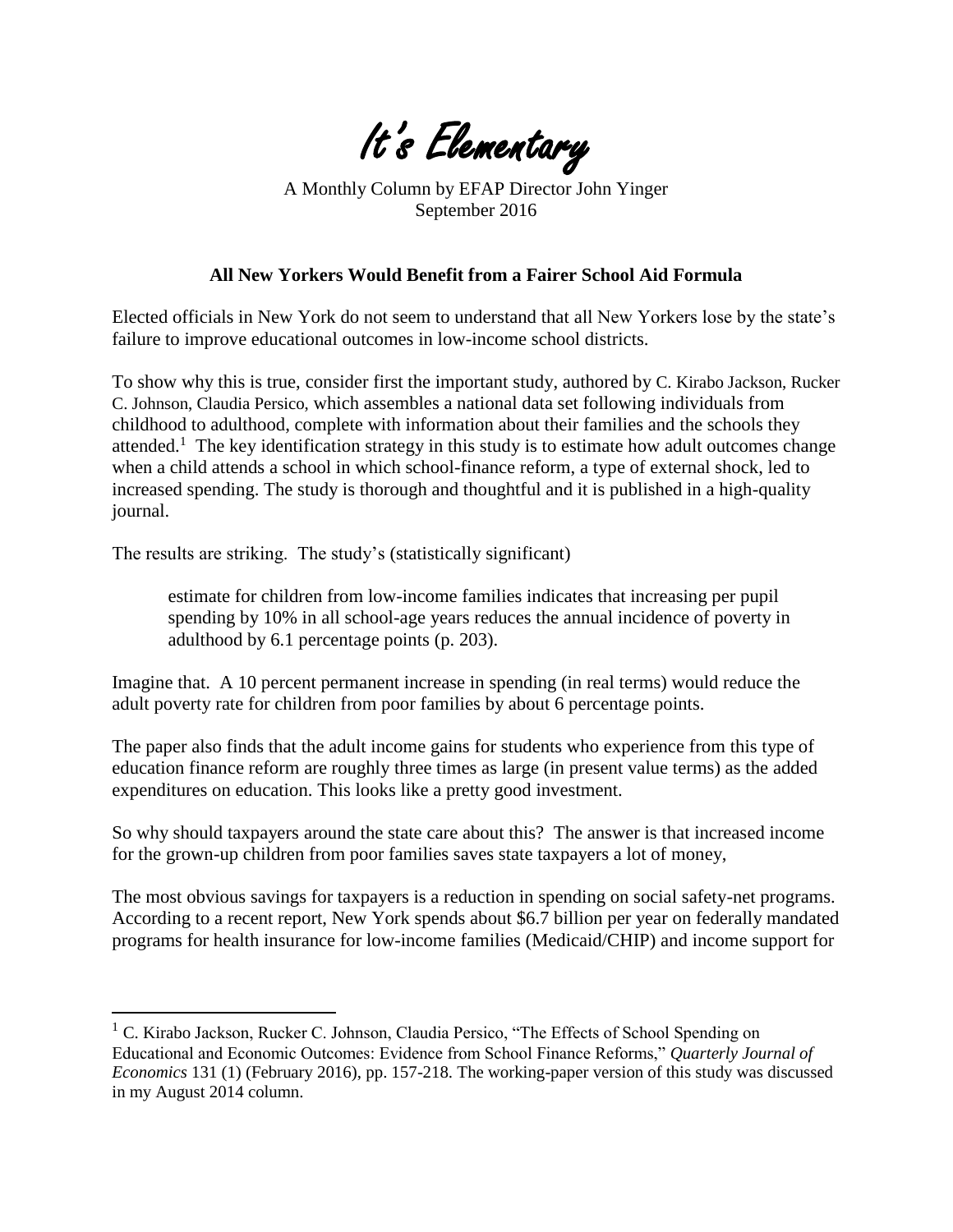low-income parents (TANF or Temporary Assistance for Needy Families).<sup>2</sup> Eligibility for these programs depend on household income, $3$  and this report shows that

higher wages and employer provided health care [which may accompany better jobs at higher wages] would lower both state and federal public assistance costs, and allow all levels of government to better target how their tax dollars are used.

The connection between household income and safety-net spending is well documented. The loss of income and jobs during the Great Recession pushed millions of families into Medicaid and added 14.7 percent to Medicaid spending between 2007 and 2009. 4 Moreover, despite the time limits and work requirements associated with TANF, the number of TANF recipients increased significantly during the Great Recession. One study focuses on the years in which each state's unemployment rate was rising and finds a 30 percent increase in the TANF caseloads, on average.<sup>5</sup> Given New York State's large safety-net budget, increases in income associated with education finance reform are likely to save the state's taxpayers a great deal of money.

Increases in income are also associated with reductions in crime and hence with lower costs for the criminal justice system. One study found, for example, that "a 50 percent increase in income reduces male arrests by 20 percent."6 Reductions in crime associated with income increases also benefit taxpayers directly because they lower criminal victimization.

Moreover, lower poverty and higher income in one generation lead to fewer children growing up in poverty in the next generation, which results, in turn, in higher school performance and lower future costs on state taxpayers. These cost savings to school districts are, of course, the flip side of the added costs from a concentration of students from poor families. As many studies have documented and many of my previous columns have discussed, the cost of providing a given

4 See "Medicaid Spending Growth and the Great Recession, 2007-2009," Kaiser Commission on Medicaid Facts, February 2011. Available at: <https://kaiserfamilyfoundation.files.wordpress.com/2013/01/8157.pdf>.

5 Ron Haskins, Vicky Albert, and Kimberly Howard, "The Responsiveness of the Temporary Assistance for Needy Families Program during the Great Recession," The Brookings Institution, August 2014. Available at: [https://www.brookings.edu/wp](https://www.brookings.edu/wp-content/uploads/2016/06/responsiveness_tanf_great_recession_haskins.pdf)[content/uploads/2016/06/responsiveness\\_tanf\\_great\\_recession\\_haskins.pdf](https://www.brookings.edu/wp-content/uploads/2016/06/responsiveness_tanf_great_recession_haskins.pdf) .

 $\overline{a}$ <sup>2</sup> This report is Ken Jacobs, Ian Perry and Jenifer MacGillvary, "The High Public Cost of Low Wages," U.C. Berkeley Labor Center, April 13, 2015. Available at: <http://laborcenter.berkeley.edu/the-high-public-cost-of-low-wages/>.

<sup>&</sup>lt;sup>3</sup> The role of income in eligibility for Medicaid is described at [https://www.medicaid.gov/medicaid-chip](https://www.medicaid.gov/medicaid-chip-program-information/by-topics/eligibility/eligibility.html)[program-information/by-topics/eligibility/eligibility.html](https://www.medicaid.gov/medicaid-chip-program-information/by-topics/eligibility/eligibility.html) . Comparable information for TANF can be found at<http://www.cbpp.org/research/policy-basics-an-introduction-to-tanf>.

<sup>6</sup> Sara B. Heller, Brian A. Jacob, Jens Ludwig, "Family Income, Neighborhood Poverty, and Crime," In P. J. Cook, J. Ludwig, and J. McCrary, editors, *Controlling Crime: Strategies and Tradeoffs* (Chicago: University of Chicago Press, 2011), pp. 419-459.